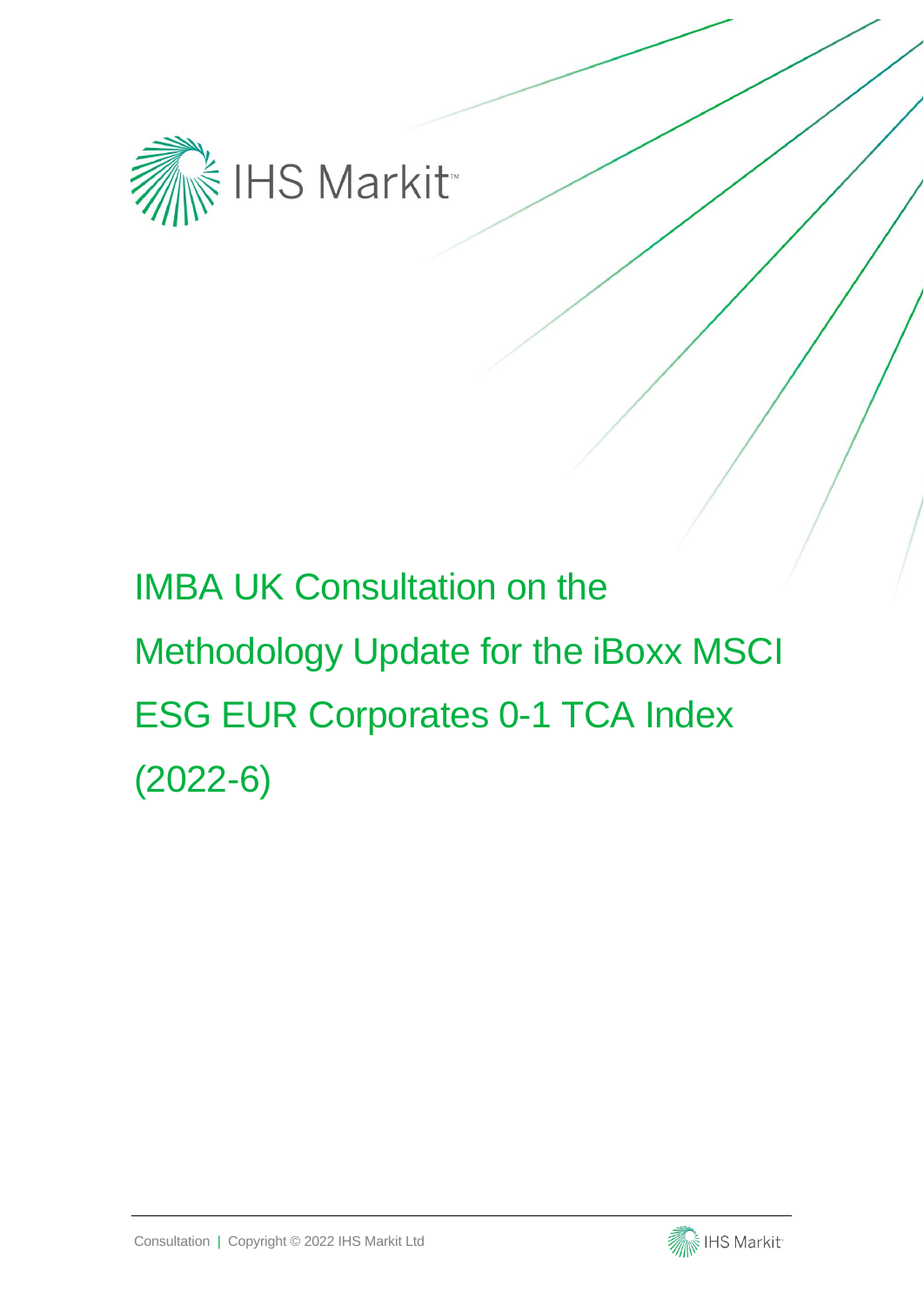IMBA UK Consultation on the Methodology Update for the iBoxx MSCI ESG EUR Corporates 0-1 TCA Index (2022-6)

#### **1. IMBA UK's Administration**

IHS Markit Benchmark Administration Limited (IMBA UK) is the Index Administrator of the iBoxx indices. IMBA UK administers the indices in accordance with the International Organisation of Securities Commissions Principles for Financial Benchmarks (the IOSCO Principles) and the UK Benchmarks Regulation (UK BMR).

## **2. Background**

IHS Markit Benchmark Administration Ltd. administers more than 33,000 benchmarks across asset classes, including fixed income, derivatives, economic indicators, equity and commodities, and both proprietary and third-party benchmarks.

IMBA UK proposes several updates to the methodology of the iBoxx MSCI ESG EUR Corporates 0-1 TCA index, as outlined in the following section.

The current index methodology and ESG filter criteria for the below indices can be found in the index guides that are published [here.](https://www.markit.com/Documentation/Product/IBoxx/)

| ⊟ndex Name⊹                                           | <b>Return</b><br>Type' | ISIN         | Ticker          | RIC       |
|-------------------------------------------------------|------------------------|--------------|-----------------|-----------|
| <b>iBoxx MSCI ESG EUR</b><br>Corporates 0-1 TCA Index | TRi.                   | GB00BL097R90 | <b>IBXXEEC1</b> | .IBXXEEC1 |

#### **3. Proposal**

IMBA UK proposes to update the ESG methodology of the iBoxx MSCI ESG EUR 0-1 TCA custom index to consider the below factors:

- Broaden the **MSCI ESG Business Involvement Screening** methodology (exclusion driven by exposure to the following activities):
	- Addition of 'Arctic Oil & Gas' screening
		- **EXECUTE:** All companies that derive any revenue from Arctic Oil and Arctic Gas production are excluded.
	- Addition of 'Unconventional Oil & Gas' screening
		- All companies that derive any revenue from unconventional oil and gas are excluded. This includes revenues from oil sands, oil shale (kerogen-rich deposits), shale gas, shale oil, coal seam gas, and coal bed methane. It excludes all types of conventional oil and gas production including Arctic onshore/offshore, deep water, shallow water and other onshore/offshore.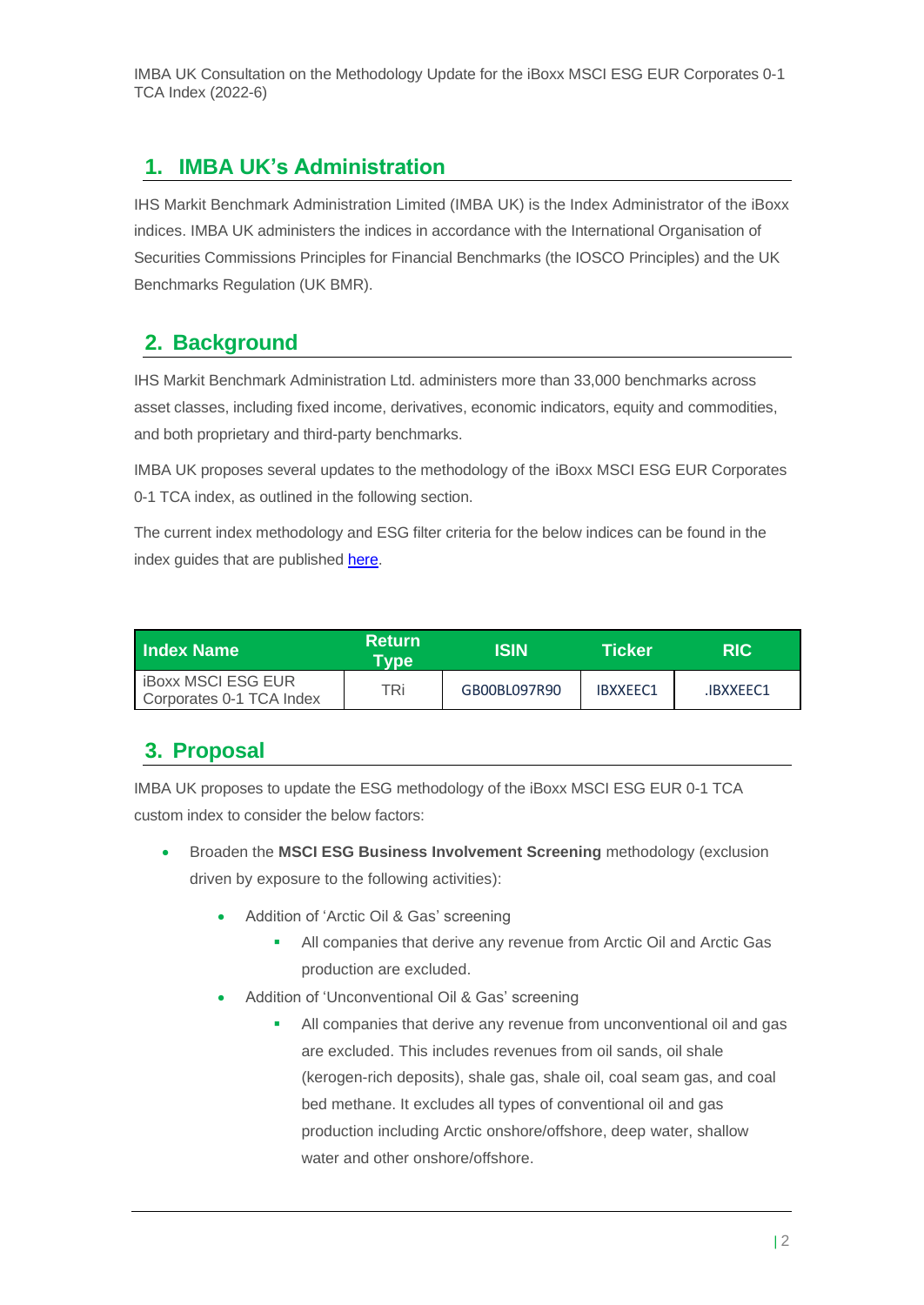- All Weapons
	- Updating of 'Conventional Weapons' screening
		- All companies deriving 3% or more revenue from the production of conventional weapons and components are excluded.
			- **•** Proposal to decrease the threshold from 5% to 3%.
		- All companies deriving 3% or more aggregate revenue from weapons systems, components, and support systems and services are excluded.
			- Proposal to decrease the threshold from 15% to 3%.
	- Updating of 'Civilian Firearms' screening
		- All companies deriving 3% or more aggregate revenue from the production and distribution (wholesale or retail) of firearms or small arms ammunition intended for civilian use are excluded.
			- **•** Proposal to decrease the threshold from 5% to 3%.

The proposed methodology updates will make the indices compliant with the German BVI ESG label. The theoretical impact on the index for the end of February 2022 rebalance is outlined in the next section. All existing screens that are not mentioned in this proposal remain unchanged.

#### **4. Impact Analysis**

The proposed ESG methodology updates would have excluded 2 bonds from the iBoxx MSCI ESG EUR Corporates 0-1 TCA Index at the end of February 2022 rebalance. More specifically, 2 bonds with a combined index weight of 1.22% would have been excluded from the index due to the 'Arctic Oil & Gas' and 'Unconventional Oil & Gas' screenings. The affected issuers are Equinor ASA and Eni SpA.

#### **5. Consultation timetable**

The timetable IMBA UK is suggesting is as follows:

- 8 March 2022 Consultation opens
- 22 March 2022 Consultation closes
- 23 March 2022 IMBA UK reviews stakeholder feedback and a final decision is communicated
- 31 March 2022 Implementation